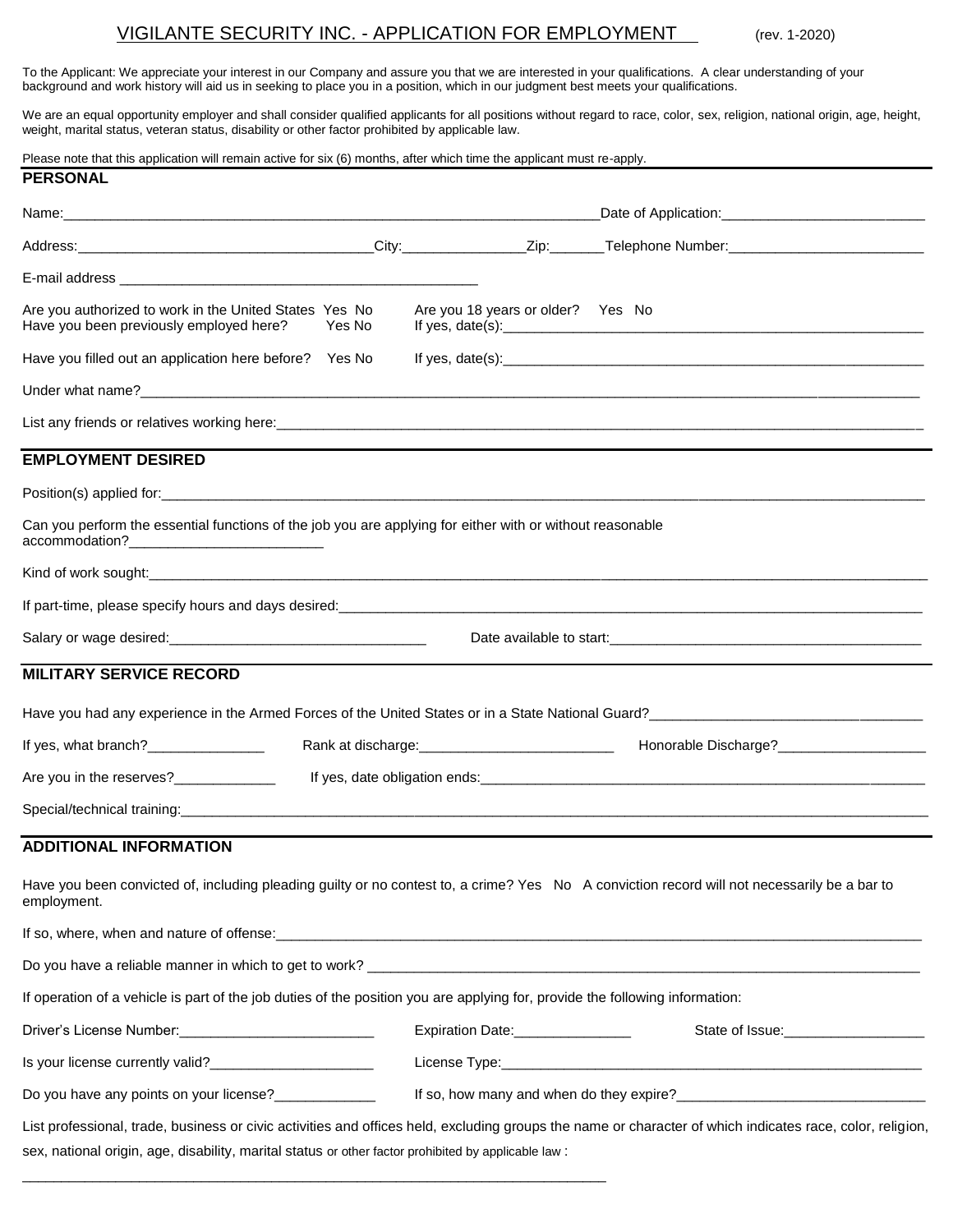# VIGILANTE SECURITY INC. EMPLOYMENT APPLICATION (rev. 1-2020)

List any additional information you feel may be helpful to us in considering your application, including multi-line phone and/or computer experience:\_\_\_\_\_\_\_\_\_\_\_\_\_\_\_\_\_\_\_\_\_\_\_\_\_\_\_\_\_\_\_\_\_\_\_\_\_\_\_\_\_\_\_\_\_\_\_\_\_\_\_\_\_\_\_\_\_\_\_\_\_\_\_\_\_\_\_\_\_\_\_\_\_\_\_\_\_\_\_\_\_\_\_\_\_\_\_\_\_\_\_\_\_\_\_\_\_\_\_\_\_\_\_\_\_\_\_

\_\_\_\_\_\_\_\_\_\_\_\_\_\_\_\_\_\_\_\_\_\_\_\_\_\_\_\_\_\_\_\_\_\_\_\_\_\_\_\_\_\_\_\_\_\_\_\_\_\_\_\_\_\_\_\_\_\_\_\_\_\_\_\_\_\_\_\_\_\_\_\_\_\_\_\_\_\_\_\_\_\_\_\_\_\_\_\_\_\_\_\_\_\_\_\_\_\_\_\_\_\_\_\_\_\_\_\_\_\_\_\_\_\_\_\_ \_\_\_\_\_\_\_\_\_\_\_\_\_\_\_\_\_\_\_\_\_\_\_\_\_\_\_\_\_\_\_\_\_\_\_\_\_\_\_\_\_\_\_\_\_\_\_\_\_\_\_\_\_\_\_\_\_\_\_\_\_\_\_\_\_\_\_\_\_\_\_\_\_\_\_\_\_\_\_\_\_\_\_\_\_\_\_\_\_\_\_\_\_\_\_\_\_\_\_\_\_\_\_\_\_\_\_\_\_\_\_\_\_\_\_\_

| <b>AVAILABILITY INFORMATION</b> (If applying for a position as an Alarm Dispatcher)<br>This position requires 12 hour shifts. This is a 24/7/365 company.<br>Shifts are: 5:30 am $-$ 5:30 pm 6:00 am $-$ 6:00 pm 5:30 pm $-$ 5:30 am |              |               | $6:00 \text{ pm} - 6:00 \text{ am}$                                                                  |  |  |  |  |
|--------------------------------------------------------------------------------------------------------------------------------------------------------------------------------------------------------------------------------------|--------------|---------------|------------------------------------------------------------------------------------------------------|--|--|--|--|
| Please answer all of the following:                                                                                                                                                                                                  |              |               |                                                                                                      |  |  |  |  |
| Are you available to work? M T W Th F Sa Su                                                                                                                                                                                          |              | ALL           |                                                                                                      |  |  |  |  |
|                                                                                                                                                                                                                                      |              |               | Is there any shift you would not be able to work at all?<br>If yes, which one:<br>If yes, which one: |  |  |  |  |
| This position requires weekends & holidays. Are you available to work them when scheduled? Weekends________                                                                                                                          |              |               | Holidavs <b>Serves</b>                                                                               |  |  |  |  |
|                                                                                                                                                                                                                                      |              |               |                                                                                                      |  |  |  |  |
| Do you currently attend school or are you planning on attending classes in the future?<br>If yes, when and how many hours:                                                                                                           |              |               |                                                                                                      |  |  |  |  |
| For training purposes, you will be subject to working any of the shifts with prior arrangements. Would you be able to do this?                                                                                                       |              |               |                                                                                                      |  |  |  |  |
|                                                                                                                                                                                                                                      |              |               |                                                                                                      |  |  |  |  |
|                                                                                                                                                                                                                                      |              |               |                                                                                                      |  |  |  |  |
|                                                                                                                                                                                                                                      |              |               |                                                                                                      |  |  |  |  |
| <b>EMPLOYMENT EXPERIENCE</b> (List current or most recent job first.)                                                                                                                                                                |              |               |                                                                                                      |  |  |  |  |
| Employer                                                                                                                                                                                                                             | Phone number | Dates<br>From | Work Performed<br>To                                                                                 |  |  |  |  |

| -1.            | Linpioyer<br><b>I</b> HOHE HUIHDEL | Dalos<br>From<br>To                           | <b>IVOINT CHOILING</b> |
|----------------|------------------------------------|-----------------------------------------------|------------------------|
|                | Address                            |                                               |                        |
|                | Job Title                          | Hourly Rate/Salary<br>rting Final<br>Starting |                        |
|                | Supervisor                         |                                               |                        |
|                | Reason for Leaving                 |                                               |                        |
| $\overline{2}$ | Phone number<br>Employer           | Dates<br>To<br>From                           | Work Performed         |
|                | Address                            |                                               |                        |
|                | Job Title                          | Hourly Rate/Salary<br>Final<br>Starting       |                        |
|                | Supervisor                         |                                               |                        |
|                | Reason for Leaving                 |                                               |                        |
| $\overline{3}$ | Employer<br>Phone number           | Dates<br>To<br>From                           | Work Performed         |
|                | Address                            |                                               |                        |
|                | Job Title                          | Hourly Rate/Salary<br>rting Final<br>Starting |                        |
|                | Supervisor                         |                                               |                        |
|                | Reason for Leaving                 |                                               |                        |
| $\overline{4}$ | Employer<br>Phone number           | Dates<br>From<br>To                           | Work Performed         |
|                | Address                            |                                               |                        |
|                | Job Title                          | Hourly Rate/Salary<br>ting Final<br>Starting  |                        |
|                | Supervisor                         |                                               |                        |
|                | Reason for Leaving                 |                                               |                        |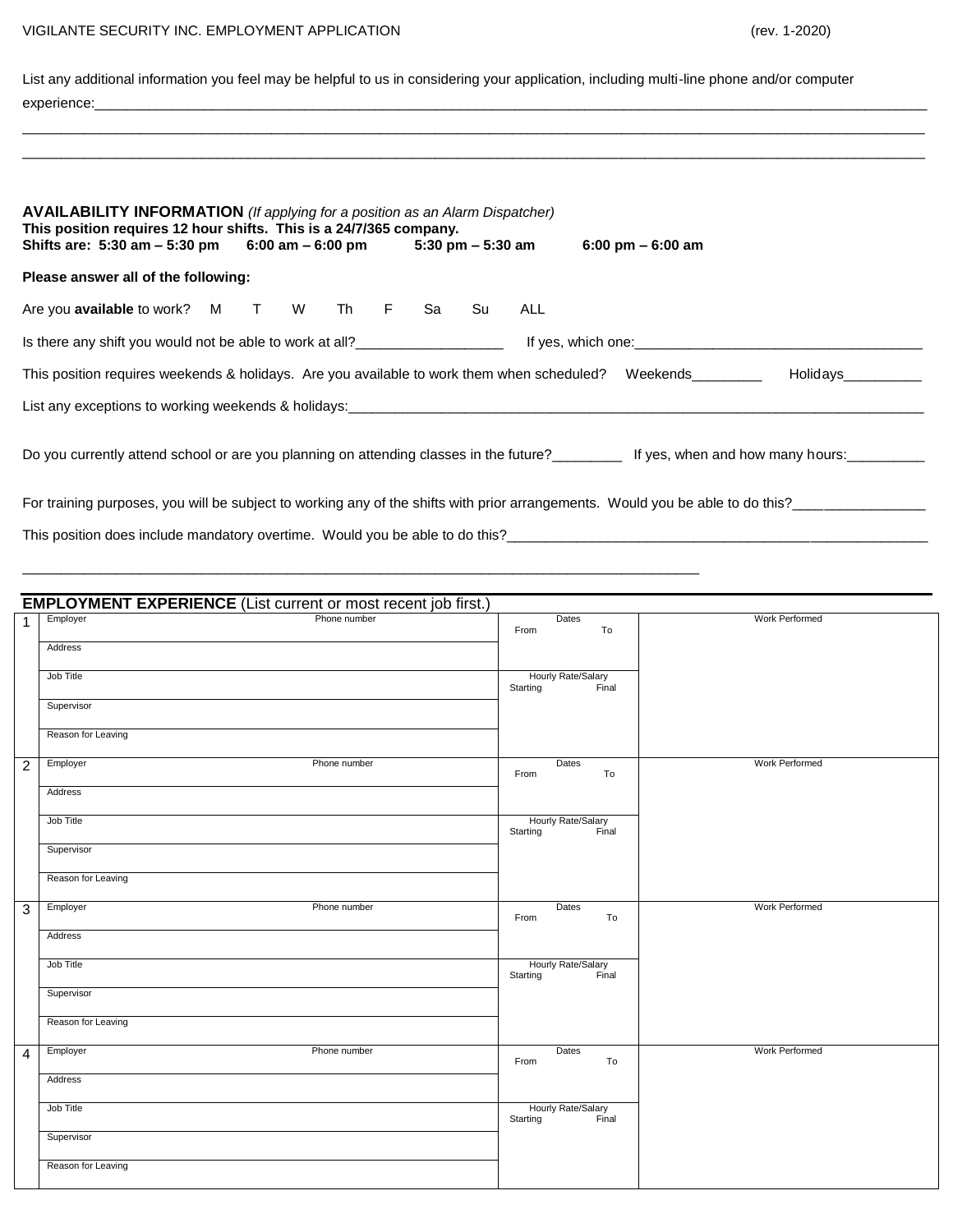## **EDUCATION**

|                    | Name/Location | Years<br>Completed | Diploma/<br>Degree | $\overline{\text{Course(s)}}$ of Study |
|--------------------|---------------|--------------------|--------------------|----------------------------------------|
| Elementary         |               |                    |                    |                                        |
| <b>High School</b> |               |                    |                    |                                        |
| College            |               |                    |                    |                                        |
| Graduate           |               |                    |                    |                                        |
| Vocational         |               |                    |                    |                                        |

Any other education or training:

| <b>BUSINESS REFERENCES</b> |                    |      |               |                     |                     |  |
|----------------------------|--------------------|------|---------------|---------------------|---------------------|--|
|                            |                    | Name | Company/Title | <b>Phone Number</b> | Years<br>Acquainted |  |
|                            |                    |      |               |                     |                     |  |
|                            | $\sim$<br><u>_</u> |      |               |                     |                     |  |
|                            | <sup>o</sup><br>ັ  |      |               |                     |                     |  |

## **AUTHORIZATION AND UNDERSTANDING**

## **Release of Prior Personnel Records**

By signing this application, I agree that all of the information now or later by me in support of my application for employment is true and complete. I understand that the Company may verify any of the information concerning my employment, education, and any statements made herein with the appropriate individuals, organizations, or governmental agencies. I give these individuals, organizations, and governmental agencies my permission to release any information that you need, including my previous disciplinary record, without requiring them to contact me or give me written notice before revealing the information to you. I expressly authorize the Company to contact my prior employers and I release all of those prior employers and the Company from any and all liability arising from their providing job-related and lawful information about my employment history. I understand that you may undertake no verification of my credit history or request for a "consumer report" under the Fair Credit Reporting Act without my express written authorization in a separate document. By signing the application, and in the case of a consumer report under the Fair Credit Reporting Act should I sign the separate Authorization for credit reports on me, I release you and them from any liability whatsoever arising out of any information request or disclosure. I agree that any material information in support of my application that is found to be misrepresented, omitted, or otherwise incorrect, may subject me to discharge at any time during employment.

## **At-Will Employment Status**

**I AGREE THAT EITHER PARTY MAY TERMINATE THE EMPLOYMENT RELATIONSHIP, WITH OR WITHOUT CAUSE, AT ANY TIME, FOR ANY REASON, AND I FURTHER AGREE THAT THIS ARRANGEMENT MAY ONLY BE CHANGED BY THE PRESIDENT OF THE COMPANY, IN WRITING, DIRECTED TO ME PERSONALLY, AND SIGNED BY THE PRESIDENT.** I agree that I shall be bound by the other rules, policies, regulations, and terms and conditions of employment of the Company as they are from time to time changed and that no additional obligations can be imposed on me by the Company except those that have been acknowledged, in writing, by the Company President and his/her designated representative. I further agree that any offer of employment is conditional upon satisfactory completion of documentation as required by the Immigration Reform and Control Act of 1986 and until such time as the results of my pre-employment physical (if such physical is required) are known. For purposes of any required post-offer medical examination, I hereby authorize the Company to access any medical histories or records pertaining to me.

#### **Statute of Limitations**

**I AGREE that I must file any lawsuit related in any manner whatsoever to my potential employment, employment or termination of employment (excluding claims for workers' disability compensation benefits, unemployment benefits and any claim I am first required to exhaust administrative**  remedies, such as filing a charge of discrimination with the U.S. Equal Employment Opportunity Commission) ("Lawsuit"), against the Company or its **past, present and future officers, members, owners, employees and agents within 182 days after my claim(s) arise(s) or within the applicable statutory limitations period(s) provided by law, whichever occurs first, and my failure to do so shall act as a bar to any claim that I may have.**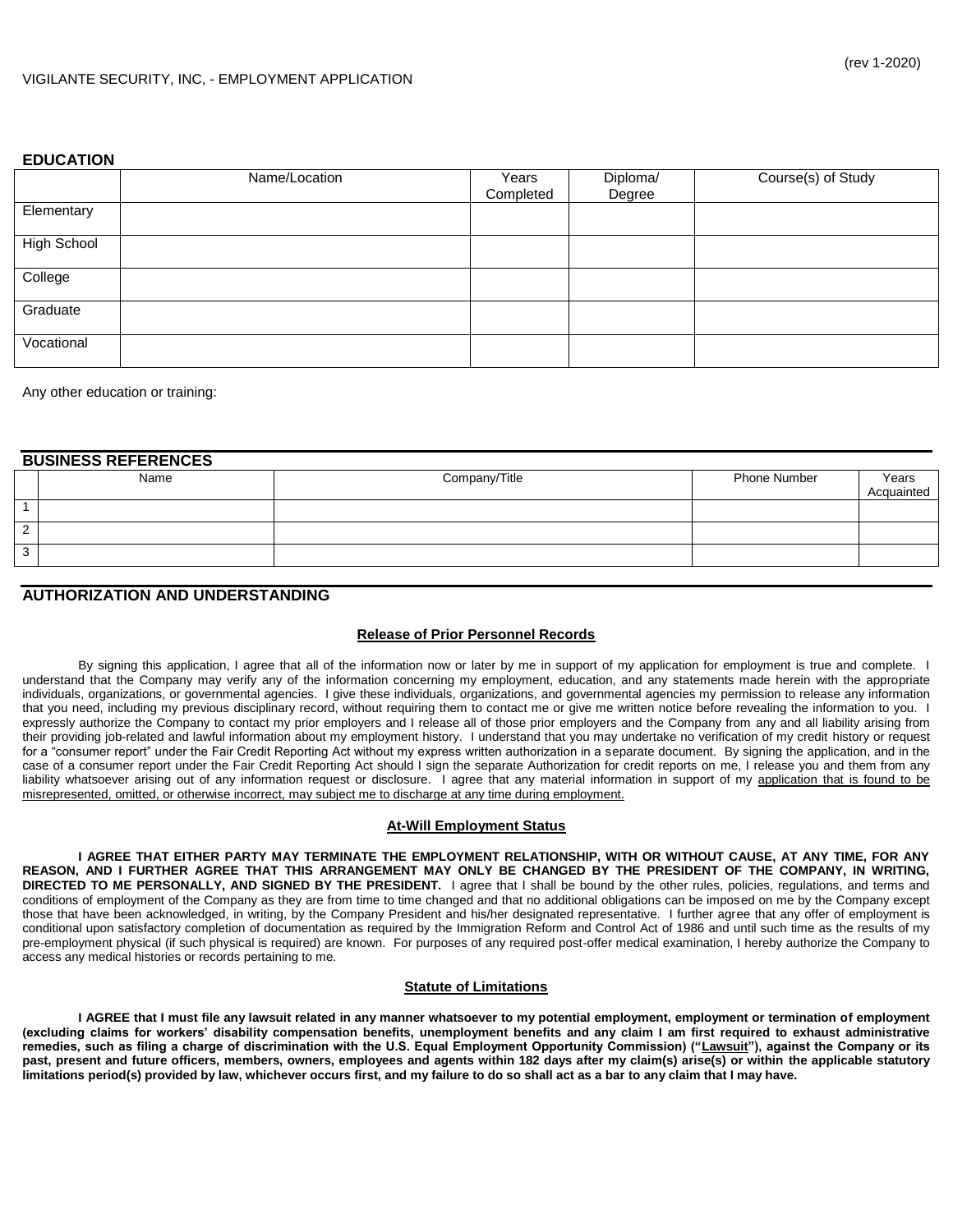**\_\_\_\_\_\_\_\_\_\_\_\_\_\_\_\_\_\_\_\_\_\_\_\_\_\_\_\_\_\_\_\_\_\_\_\_\_\_\_\_\_\_\_\_\_\_\_\_\_\_** 

#### **Disqualification from Receiving Unemployment Benefits**

I understand I will not be eligible for unemployment benefits if I become unemployed as a result of negligently losing a requirement for my job, such as a required license, or if my employment is terminated after I miss two consecutive days of work without informing my supervisor.

#### **Reasonable Accommodations**

If I have a disability that requires an accommodation in order to apply for a job, I must initiate the request for accommodation by contacting the Company's Human Resources Director and identify an adjustment or change in the application process or system that is needed because of a disability. I understand that if I have a disability I must notify the Company in writing of my need for accommodation within 182 days after I know or reasonably should know that an accommodation is needed. I further understand failure to do so will prevent me from alleging a violation of the accommodation requirements otherwise imposed by the law of the State of Michigan.

#### **Confidential Information**

I will hold in strictest confidence and will not disclose directly or indirectly to any unauthorized persons, without the Company's prior written permission, at any time during or subsequent to my employment, any knowledge not already available to the public, respecting the inventions or respecting designs, methods, systems, improvements, trade secrets, manufacturing techniques and processes, sales promotions and ideas, customer lists or other confidential matters of the Company.

Signature Date